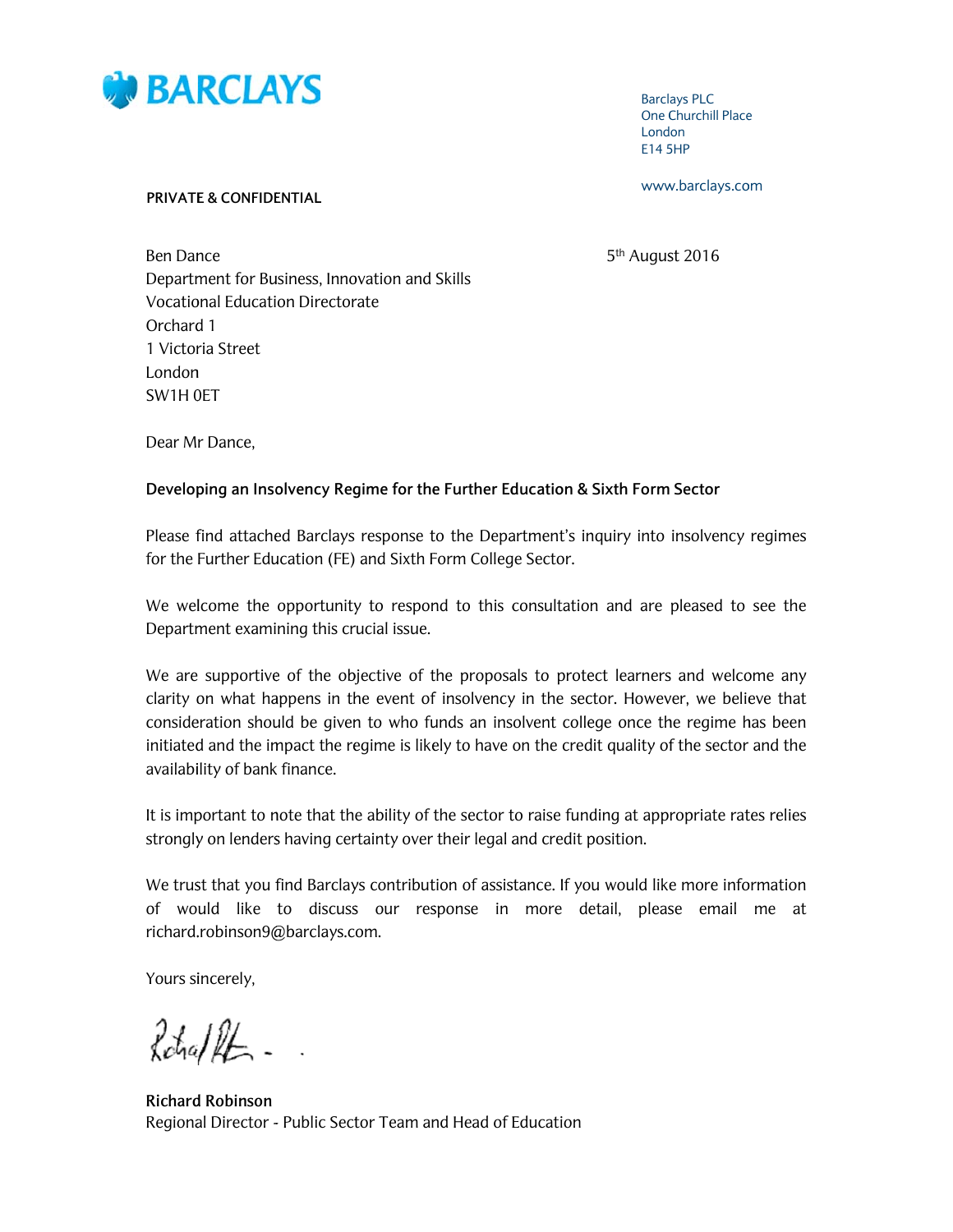# **Developing an Insolvency Regime for the Further Education and Sixth Form Sector consultation – response from Barclays PLC**

#### *Introduction*

Barclays are a significant supporter and stakeholder of the further education sector. In England, we have banking relationships with over 150 colleges, lending to over 120 of them.

As with any sector with ongoing borrowing requirements, legal certainty is essential to ensuring continued ability to raise funding at the right price. As such, clarity on what happens in the event of insolvency in the sector is welcome.

Whilst it is entirely appropriate the Special Administration Regime's (SAR) primary focus is the interest of learners, we do take comfort that the interests of other stakeholders (including employees at the college, local employers, the taxpayer and creditors) are also being taken into consideration.

As noted in our responses to the questions, we also believe it is important that the educational administrator has a duty of care to all creditors and that he carries out his functions in a way that achieves the best result for a college's creditors as a whole.

We are also concerned that the long term needs of the further education sector will not be met if we do not achieve an appropriate balance between all stakeholders.

In that context, Barclays make the following central observations:

- **Clarity and certainty** For the SAR to work there will need to be clarity as to who funds an insolvent college once the regime is initiated.
- **Impact** It should also be noted that the proposed insolvency regime is likely to have an adverse impact on the credit quality of the sector and will impact the availability of bank finance and the commercial terms upon which that finance is made available.
- **Security** In particular, appropriately valued security most likely mortgages over college campuses - will become commonplace. This will likely impact the availability of financing, depending upon where a college campus is located (and therefore the value of real estate).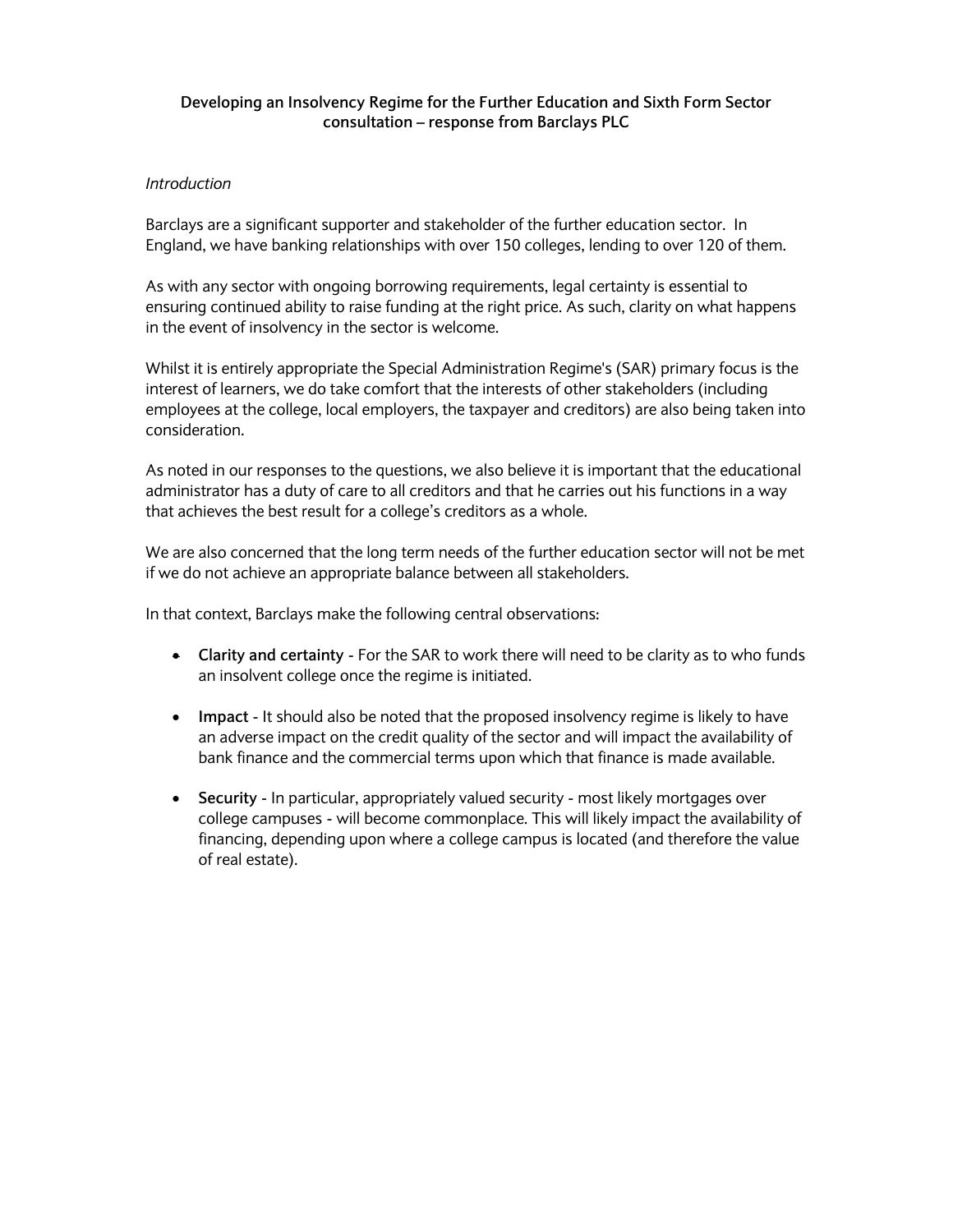## **Question 1: Do you agree that only the SAR element of this regime should be applied only to Designated Institutions that are companies? Please give reasons for your answer.**

We note the comments made in paragraph 34 of the consultation paper regarding the high degree of specialism within the three DIs that are not companies and the difficulty in transferring learners to suitable alternative providers as a result. Consequently, it seems unlikely that the purpose of a SAR (as proposed) could be readily met and would, therefore, tend to agree that these institutions should not be included.

# **Question 2: Do you think any of the insolvency measures summarised in our proposals (Company Voluntary Arrangement, ordinary administration, compulsory liquidation and creditors' voluntary liquidation) should be available in the event of college insolvency as well as a Special Administration Regime? Please explain your answers.**

We welcome the proposal to establish a comprehensive insolvency regime for the sector with a clear remit to provide flexibility whereby colleges can be rescued and clarity of process where they cannot. The SAR appears to achieve this objective (subject to our answers to later questions) and we would anticipate that it would be appropriate in the majority of instances.

We can see the benefit of having the CVA and liquidation processes available as an exit mechanism from a SAR. However, we question the benefits of making the liquidation processes available on a standalone basis as we do not readily see how they would enable the appointed practitioner to best protect the learners and/or consider a rescue strategy. We may also see colleges targeting higher surpluses and increasing cash reserves to guard against creditor action, which may not be to the ultimate benefit of the sector or the learners.

## **Question 3: Does the proposed special objective sufficiently reflect the needs of learners and creditors? Please explain your answer.**

We look forward to reading with interest the views of others being consulted on whether the proposed special objective sufficiently reflects the needs of learners.

As noted above, we welcome the proposal to establish a comprehensive insolvency regime for the sector and we recognise the importance of protecting the learners. However, it is also important that the SAR acknowledges the position of all creditors of a college.

To that end, in addition to the Special Objective detailed in paragraph 69 of the consultation paper, we would expect the purposes of a SAR to be those set out in Schedule B1 of the IA '86 - we consider that this would properly reflect the stated intention in paragraph 71 of the consultation paper.

Additionally, the proposal raises wider concerns. For example, the funding of an insolvent college once the regime has come into effect will be important for creditors, as it is unlikely that creditors will look favourably on any approach that diminishes their return, particularly if they are a secured lender.

It is important to restate that the ability of borrowers to raise money, and to do so at a reasonable cost, is dependent on the lender having certainty over their legal position in the event that the borrower falls into difficulty.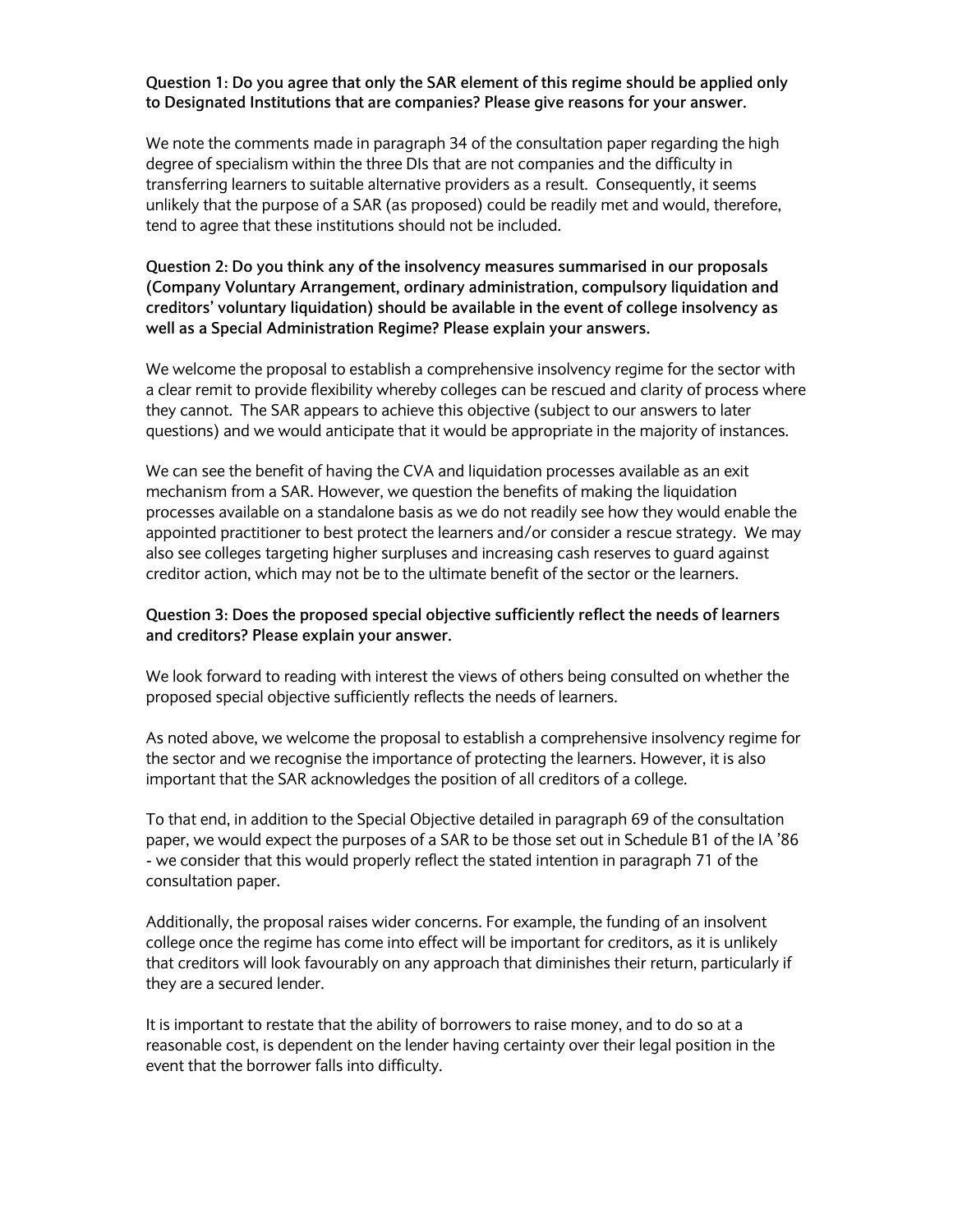Lenders to this sector should not be treated any differently than lenders to other sectors in an insolvency scenario. If this is not the case we would foresee a reluctance to lend to the sector in the first place.

More specifically we would be interested to know:

- Who would the education administrator be?
	- we would expect the education administrator to be a qualified insolvency practitioner with experience of the sector.
- How is the insolvent college funded, and by whom, during the SAR?
	- ‐ if the priority under the SAR is the learners then the insolvent college will need to trade as a going concern to finish the term(s) or academic year(s)
	- ‐ this will require working capital from a source external to the insolvent college
	- ‐ it is currently proposed that the Secretary of State (SoS) be able to make loans, issue indemnities or make guarantees for this purpose however, this requires further clarity.

#### **Question 4: Do you have any comments on our proposals for SAR initiation?**

We have no specific comments on this point but look forward to reading with interest the views of others being consulted.

### **Question 5: What issues, if any, would you envisage in the event transfer of provision or assets/liabilities were required?**

With regard to comments made in paragraph 77 of the consultation paper, we consider that the proposals should be approved by the creditors in the usual way under the existing administration legislation. This is consistent with the objective of the administrator carrying out his functions in a way that achieves the best result for a college's creditors as a whole. This also seems reasonable as it is likely that creditors will be required to support any rescue strategy that involves ongoing 'trading' post appointment.

With regard to comments made in paragraph 78 of the consultation paper, we consider that a SAR should be subject to the same 'automatic end' provisions as set out in paragraph 76 of Schedule B1 to the IA '86. Given the moratorium that will be in place during the SAR we consider that it is in the best interests of creditors as a whole if these provisions are included for SARs.

In instances where a lender (or other party) has taken a specific fixed charge over freehold/leasehold land (or other tangible assets) we would expect the SAR to obtain consent before executing any transfer. This mirrors conventional practice with regards to security and enforcement, whereby a secured lender would have to release security at the point of sale but always subject to the provisions contained within paragraph 71 of Schedule B1 to the IA '86.

Our standard documents do not permit loan agreements to be transferred, in order to protect the Bank's position. Furthermore, Banks will want to ensure they are not left lending to an empty shell or have loans novated to a provider they are not comfortable with (or on terms that are commercially unacceptable). However, as a bank we would always be open to assessing a lending proposition from a newly formed entity.